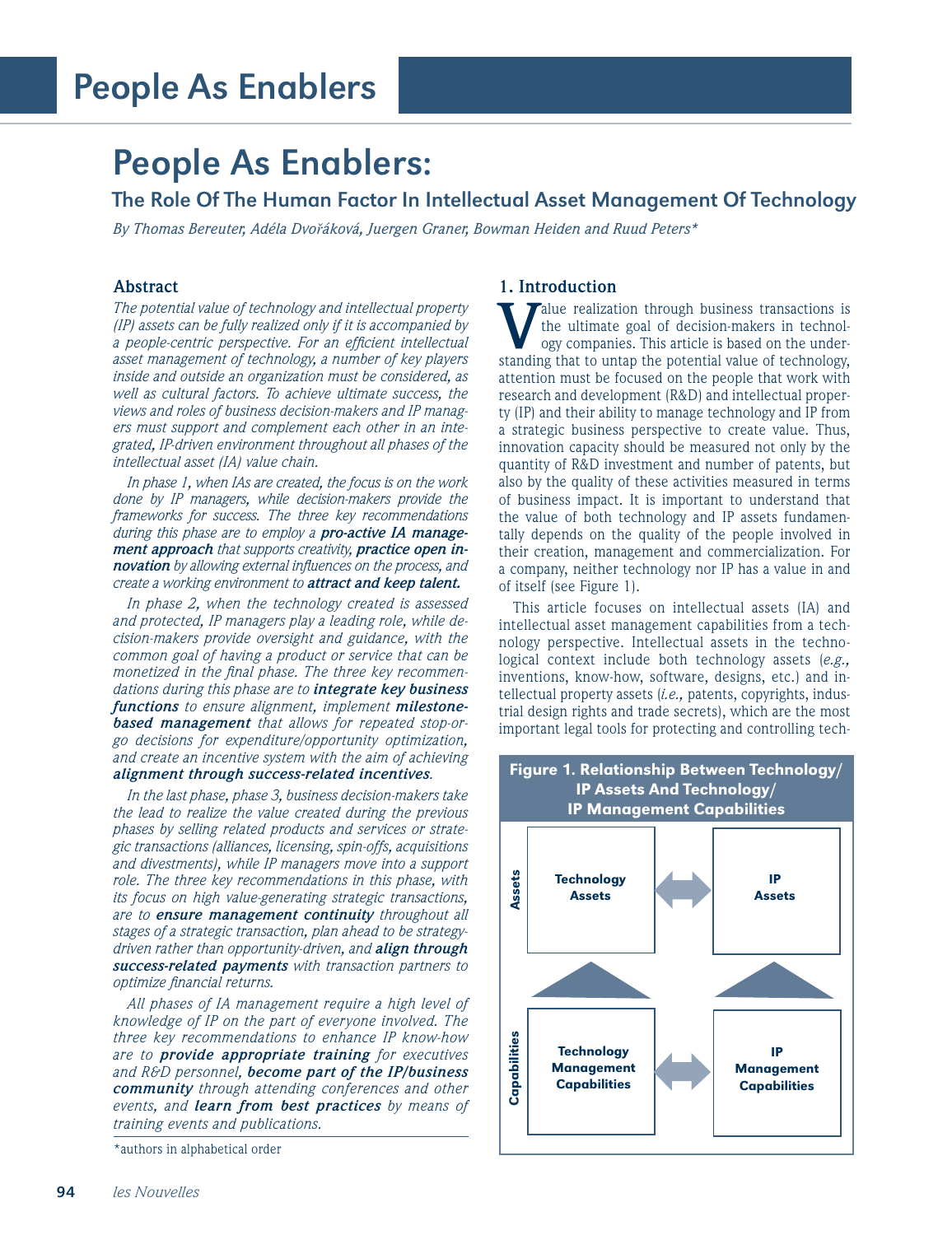nology assets.<sup>1</sup> Intellectual asset management includes the organizational processes and human capital to create, manage, and commercialize technology and IP assets. Figure 1 provides an overview of the relationship between technology/IP assets and technology/IP management capabilities, the latter being the specific focus of this article.

### **2. Status of Intellectual Asset Management of Technology**

#### **2.1 Technology and Intellectual Property Assets**

This article builds on the observation that the potential value of technology/IP assets can only be fully realized if it is accompanied by a people-centric approach. For that purpose, the concept of technology and IP assets comprises not only technical knowledge and IP rights but also the people that created them (see Figure 2). $<sup>2</sup>$ </sup>

The importance of recognizing and identifying knowhow as a separate asset to be distinguished from other technology assets<sup>3</sup> is based on the fact that its consider-



1. There are other mechanisms that businesses can use to control their technology assets, but this article will focus on intellectual property rights.

2. Ocean Tomo. n.d. "Intangible Asset Market Value Study." Accessed 16.03.2020. *oceantomo.com/intangible-asset-marketvalue-study/.*

3. See also Gibson & DeMarino highlighting the importance of know-how in the inventory of intellectual assets and sharing best practices for its expansion. Gibson, David J. & Nicholas J. DeMarino. 2009. "A Best Practices for Developing, Expanding and Renewing Your Inventory of Licensable Technologies." *les Nouvelles* 44, no. 1 (March): 18-20.

able share is tacit,<sup>4</sup> *i.e.*, not possible to imitate or transmit, and thus held by people rather than the company.<sup>5</sup> Empirical research shows that individual human capital relates positively to firm (innovation) performance.<sup>6</sup> In addition, and the reason why the team and not just the individual's know-how should be recognized, the lit-

erature suggests that while knowledge is held at the individual level, its value can only be fully utilized when it is shared.<sup>7</sup> Thus, it is the

4. Also known as *Polanyi's paradox*: People know more than what they can explain. Polanyi, Michael & Amartya Sen. 2009. "The Tacit Dimension: With a New Foreword of Amartya Sen. Chicago," London: *The University of Chicago Press*. 3-25.

5. Kogut, Bruce & Udo Zander. 1992. "Knowledge of the Firm, Combinative Capabilities, and the Replication of Technology." *Organization Science* 3, no. 3 (August): 383-390.

It is also important to note that codified technology is always an incomplete subset of the total knowledge carried in people's brains, which means that inventors carry important knowledge beyond the description of their inventions.

6. Liu, Tong; Yifei Mao & Xuan Tian. 2017. "The Role of Human Capital: Evidence from Patent Generation." *Cornell University, School of Hotel Administration.* P. 29-30. Accessed 16.03. 2020. *scholarship.sha. cornell.edu/workingpapers/37.*

In the SME context: Mc-Dowell, William C.; Whitney O. Peake, LeAnne Coder & Michael L. Harris. 2018. "Building Small Firm Performance Through Intellectual Capital Development: Exploring Innovation as the "Black Box." *Journal of Business Research* 88: 324-326.

7. According to Subramaniam & Youndt, individual exper-

tise on its own is not conducive to radical innovation. On the contrary, it only contributes to a company's innovative capabilities when it is shared and channeled through relationships.

Subramaniam, Mohan & Mark A. Youndt. 2005. "The Influence of Intellectual Capital on the Types of Innovative Capabilities." *The Academy of Management Journal* 48, no. 3 (June): 457-459.

■ Thomas Bereuter, Innovation Support Programme Area Manager, European Patent Academy, European Patent Office, Munich, Germany E-mail: tbereuter@epo.org

■ Adéla Dvořáková, Consultant, IDOM Consulting, Engineering, Architecture, Alicante, Spain E-mail: aadvorakova@ gmail.com

■ Juergen Graner, Founder and CEO, Globalator, San Diego, California, U.S.A. E-mail: office@globalator.com

■ Bowman Heiden, Co-Director, Center for Intellectual Property (CIP), University of Gothenburg, Gothenburg, Sweden E-mail: bowman.heiden@gu.se

■ Ruud Peters, IP business leader, Peters IP Consultancy, former Chief Intellectual Property Officer (CIPO) of Philips, Valkenswaard, the Netherlands E-mail: ruud\_peters@ outlook.com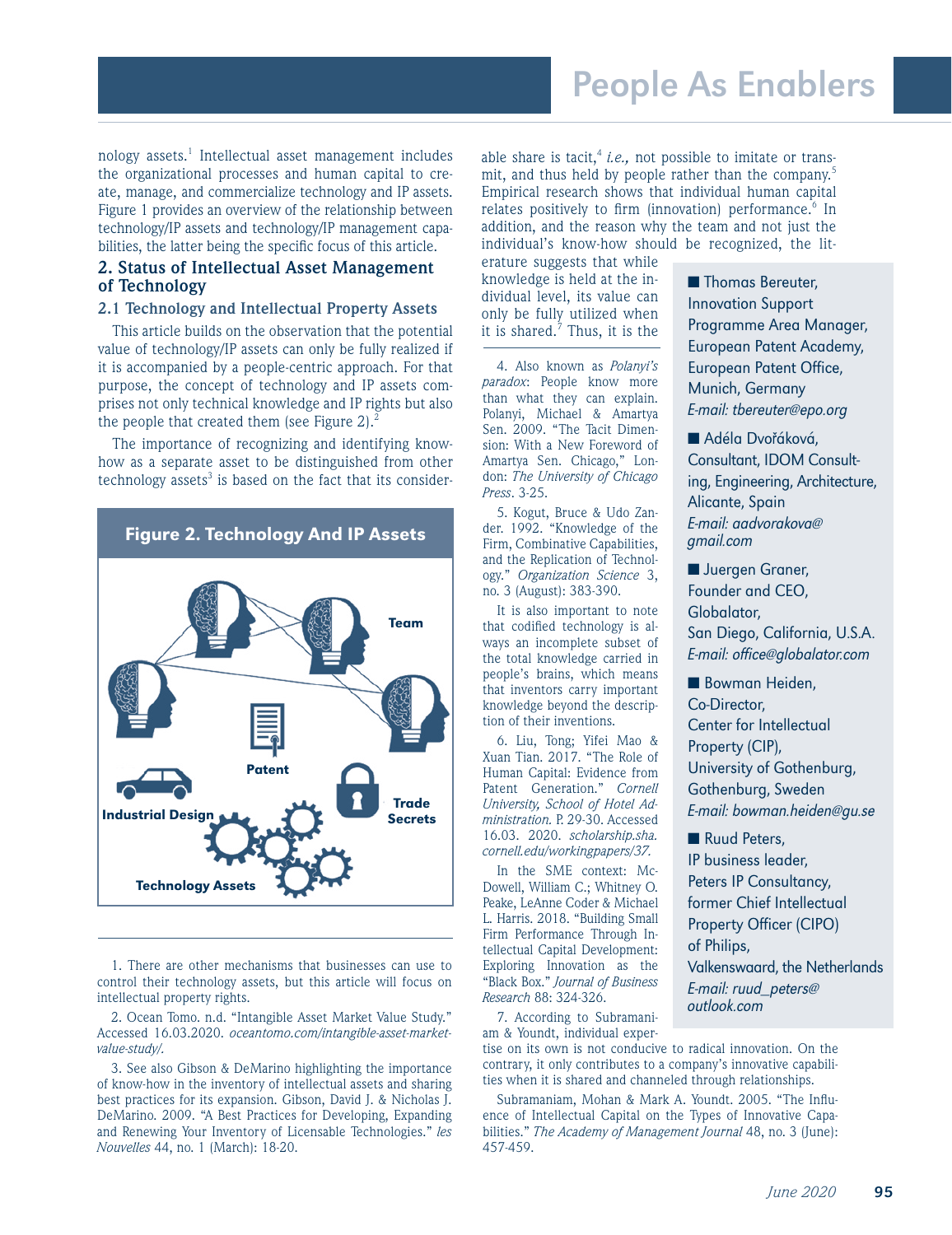team-specific knowledge that makes the biggest contribution to a company's competitive advantage. $\epsilon$ 

#### **2.2 Perspectives on the Intellectual Asset Value Chain**

In business practice, views on IA management may differ depending on whether it is seen from the decisionmaker or IP manager perspective.

The common **decision-maker** view tends to focus on the achievement of business objectives, with the main goal being to capture value from technology assets by way of business transactions (ranging from simple transactions where a product is sold all the way to strategic transactions, like alliances, licensing, spin-offs, acquisitions and divestments). The creation and management of IA based on a proper business-driven IP strategy is merely a necessary prerequisite for achieving that ultimate goal.

The traditional **IP manager** view is based on the classic four pillars of IP management: creation in the sense of development of the technology, assessment of its potential, decision on protection and, to a lesser extent, value creation as the enabler but not the driver.<sup>9</sup> IP managers tend to focus more on the phases that precede the ultimate value creation and place great emphasis on the details of IP strategy implementation, starting with the efficient creation of an IP portfolio, as well as the assessment and protection of technology assets.

Figure 3 depicts the main phases of the IA management value chain from the perspectives of decision-makers and IP managers, highlighting the phases where they focus most of their efforts.<sup>10</sup> The different parts of that value chain do not necessarily happen in a linear pattern. In many cases this is an iterative process, where managers jump back and forth between the different phases along their pathway to value generation.

#### *Phase 1: Creation*

In the creation of technology, the **decision-maker's** main role is to give direction by defining the business case and deriving a supportive IP strategy. Depending on the size and maturity of the company, top management is typically not involved in detailed operational activities of IA.

**IP managers** traditionally work on the details of this phase by providing tools, processes, guidance, support and feedback to the R&D teams. This includes awareness-raising activities and training, establishing practical invention disclosure procedures, supporting patent searches and making appropriate recommendations as to which technologies and inventions to focus on as a result of broader assessments.

#### *Phase 2: Management & Assessment and Protection*

Throughout the entire process of building a proper IA portfolio, the **decision-maker's** role is to focus on giving direction to the team, managing external collaborations and providing resources. Generally speaking, decision-makers regard the building of an IA portfolio as an integrative IA management task that secures proper alignment throughout the company and supports the availability of the required external know-how. Ultimately, when it comes to decisions on patenting or other forms of IP protection, decisionmakers rely on the IP management team (which can be internal or external).

**IP managers** on the other hand focus their attention on assessing technologies and the corresponding invention disclosures, making decisions on protection and searching for synergies among the teams. They identify inventions and concentrate their efforts on creating an appropriate IP portfolio while keeping expenditure to a minimum.

#### *Phase 3: Transactions & Value Creation*

Once a created technology is properly protected against the competition by a meaningful IP portfolio, the focus switches to value realization, which is the focal point for **decision-makers**. This is the phase when the company



8. See also Jaravel et al., who find that the premature death of an inventor leads to a decline in their co-inventors' earnings and innovation performance, which is largely attributable to teamspecific knowledge, which gains in value over time.

Jaravel, Xavier; Neviana Petkova & Alex Bell. 2018. "Team-Specific Capital and Innovation." *American Economic Review* 108, no. 4-5: 1034-1073.

9. European Patent Office. 2016. "IP Teaching Kit: IP Management." P. 14-17. Accessed 16.03.2020. e*po.org/teaching-kit.*

10. It presents a conventional IA management approach with a typical separation of tasks of IA management/value creation through building an IA portfolio between the decisionmaker and IP manager.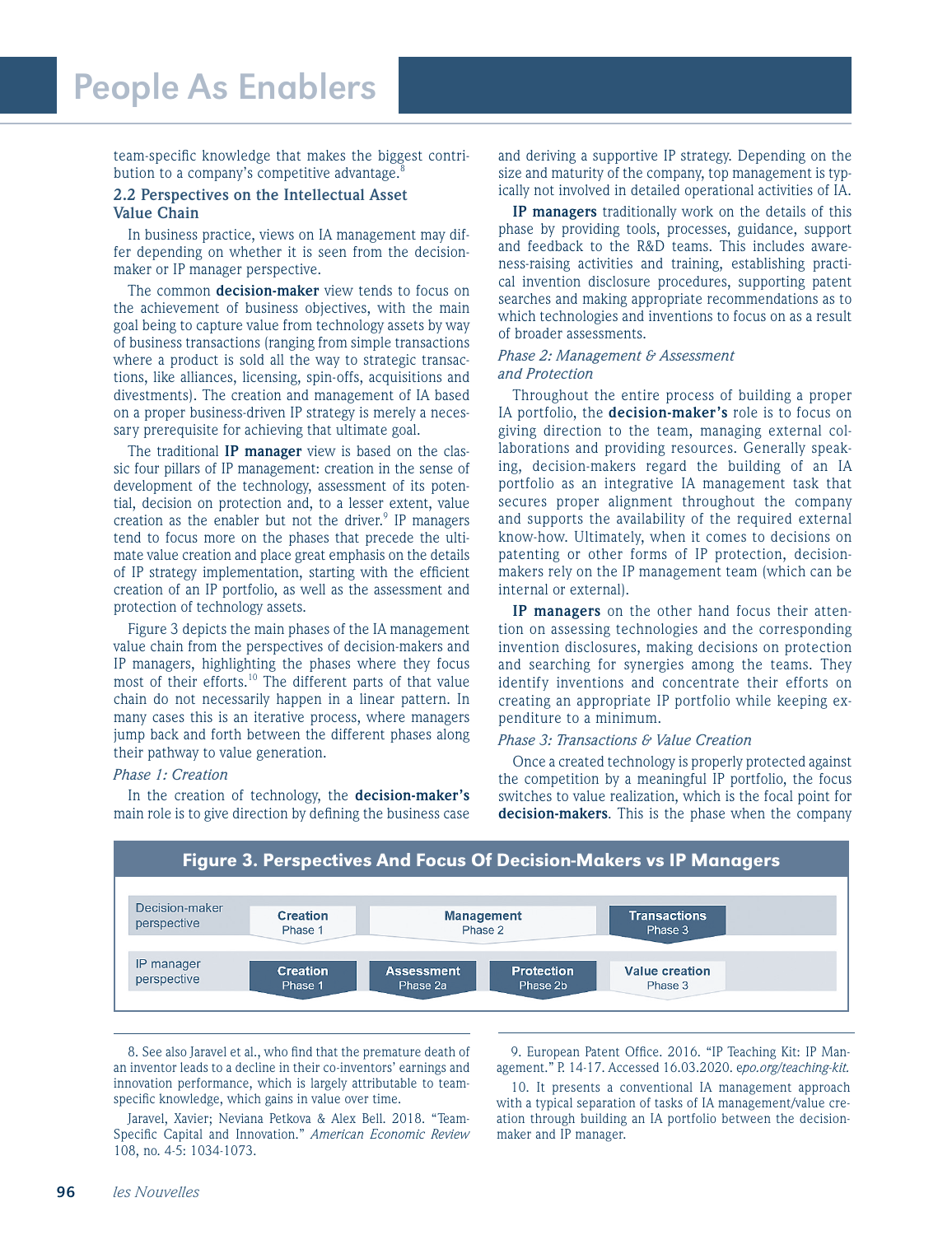receives a return on its investment. In order to realize value for a company, some kind of transaction needs to take place. From a business decision-maker perspective, business transactions make the value measurable in financial terms, and this value ends up in the financial statements. From a shareholder perspective this might be the payment of dividends or the sale of equity.

The conventional transaction form to derive value from technology is the sale of related products and services. However, **strategic transactions**, like **alliances, licensing, spin-offs, acquisitions and divestments**, have the potential for high value generation on a different time axis than product or service sales agreements, with the added benefit of internal operational risk reduction. For intellectual assets in particular, the value realization through strategic transactions can be substantial.<sup>11</sup> For the purpose of this article the focal point of section 3.3 related to the transaction phase is on strategic transactions.

**IP managers** usually refer to the last phase of IA management as the value creation phase (see Figure 3), although value is created all along the way. While IP managers have a more pro-active role during the preceding phases, during the value creation phase they fulfill more of a support function. Their importance for strategic transactions must not be underestimated though. They often "prepare the ground" for transaction success by providing expertise for negotiations and due diligence<sup>12</sup> processes as required.

### **2.3 Key Players in the Intellectual Asset Management of Technology**



In each of the phases of the IA value chain described, different key players are involved, both internally as well as externally.

11. See also Graner, Juergen. 2020. "Transactions Powered by Intellectual Assets: A Decision-Maker's Perspective." *les Nouvelles* 55, no. 2 (June): p. 108.

Innovation starts with ideas from individuals, and these individuals are part of a team. The core team, therefore, plays a vital role, as it possesses the knowledge necessary to create innovation output and in doing so, to create value. The recurring pattern in most companies is that innovation output is unequally distributed among individual inventors in such a way that the main number of patents is attributable to just a small fraction of talented individuals. $^{13}$  In addition, research suggests that such prolific individuals have a positive influence on the performance of their collaborators.<sup>14</sup> For a technology company, it is therefore important to recognize the importance of prolific inventors to the creation of value for the organization.

Depending on the type of company and maturity of its IP management, the use of external advisors is absolutely key, in the assessment and protection phase in particular. IP is a very complex subject that needs a lot of specialized expertise that may not be available within a company. Advisors also have the advantage that they can input their experience from working with various companies on similar issues—a networking benefit every client can receive. The involvement of advisors, including lawyers, consultants and IP professionals, is also important in strategic transactions. However, external advisors will typically not have the in-depth knowledge of the business and its competitive environment. Therefore, the final decision has to be made internally, and is only supported by the external advice. There is no alternative to establish the required in-house know-how and experience for growth-oriented technology companies.

The relevance of the other external stakeholders is often forgotten. Customers are important for shaping a business and its IP strategy. Collecting feedback from the market helps to discover market needs that a company may be able to satisfy with their inventions (market

Blomkvist, Katarina; Philip Kappen & Ivo Zander. 2014. "Superstar Inventors—Towards a People-Centric Perspective on the Geography of Technological Renewal in the Multinational Corporation." *Research Policy 43*, no. 4: 674.

See also Gambardella et al., who suggest that individual characteristics of inventors are an important determinant of the value of the patents created: Gambardella, Alfonso; Dietmar Harhoff & Bart Verspagen. 2005. "The Value of Patents." Accessed 16.03.2020. *zinc.zew.de/pub/zew-docs/veranstaltungen/ inno\_patenting\_conf/GambardellaHarhoffVerspagen.pdf.*

14. Zhang, Gupeng; Xiaofeng Lv & Hongbo Duan. 2014. "How do Prolific Inventors Impact Firm Innovation in ICT: Implications from Patent Co-Inventing Network." *Technology Analysis and Strategic Management* 26, no. 9: 1107-1108.

<sup>12.</sup> European IP Helpdesk. 2015. "Fact Sheet. IP Due Diligence: Assessing Value and Risks of Intangibles." Accessed 16.03.2020. *iprhelpdesk.eu/Fact-Sheet-IP-Due-Diligence.*

<sup>13.</sup> Le Bas, Christian; Alexandre Cabagnols & Richard Bouklia-Hassane. 2010. "Prolific Inventors: Who They Are and Where Do They Locate? Evidence from a Five Countries U.S. Patenting Data Set." *International Centre for Economic Research.* Working Paper no. 14/2010. P. 11-12. Accessed 16.03. 2020. *dx.doi. org/10.2139/ssrn.1625743*.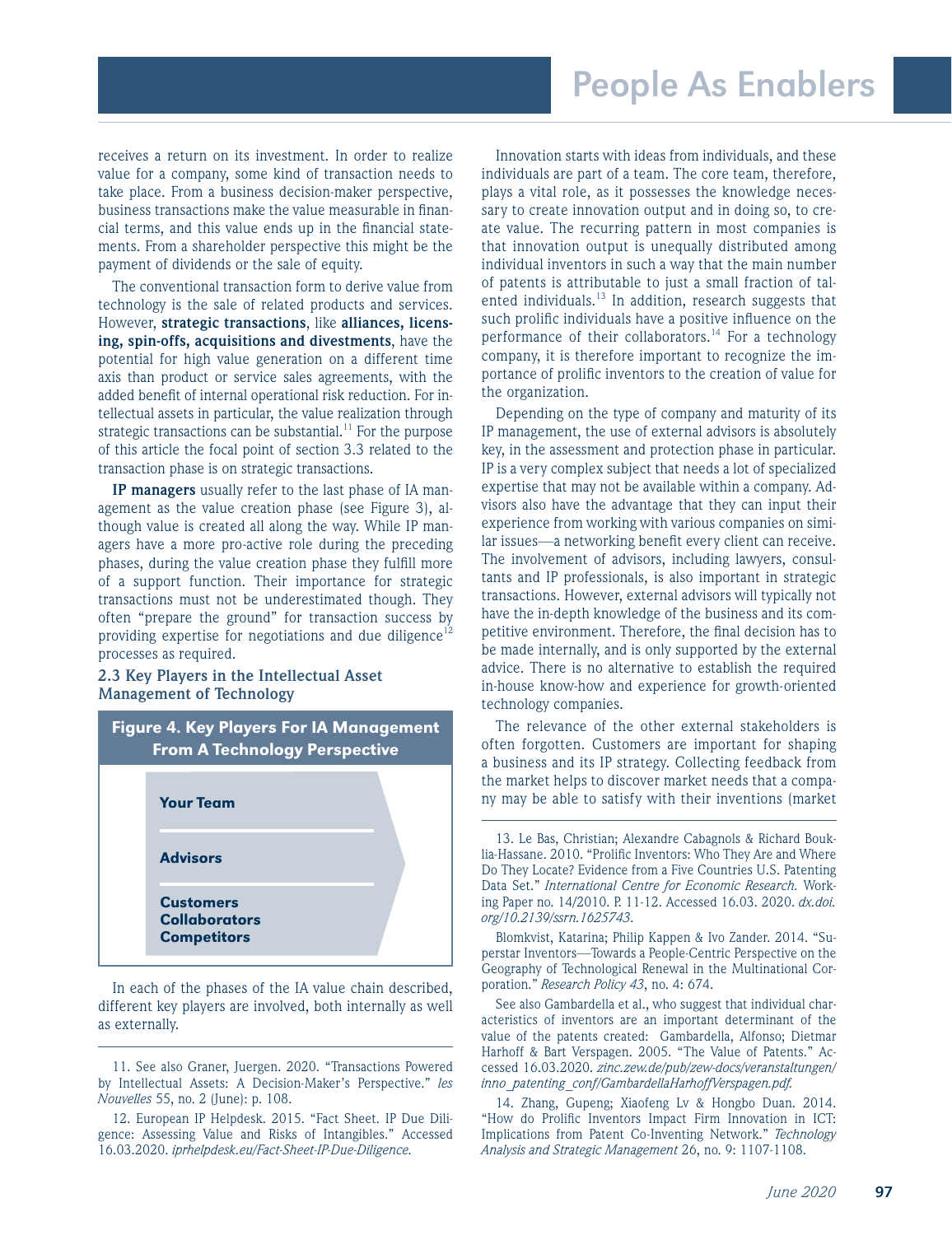pull versus technology push).<sup>15</sup> To complete the picture of the principles of open innovation, collaborators and business intelligence about competitors need to be considered in a thorough technology management process.

#### **2.4 Cultural Factors for Intellectual Asset Management of Technology**



Cultural factors are an additional important aspect that must be considered for the efficient management of intellectual assets. There is no "one-size-fits-all" approach. The organizational size and stage of a company are fundamental, as strategy and management differ depending on whether it is a three-person operation, a global corporation with 10,000 employees, a start-up or a company that has been around for 10 years.

When it comes to finding the right collaborators and assessing competitors, the specifics of the target region and target industry need to be taken into account. It makes a difference if a company is located in China, Germany or the United States. The region influences how an entity operates and functions. Also, the industry sector in which the business operates may have a significant influence. The business environment in the information and communication technology (ICT) area is very different from that in other areas such as pharma or the paper industry. Different product life cycles, product development costs, margins and the like require different IP strategies and IA management practices. What could be true in one industry could be wrong in another. In addition, a company's approach to IA management may differ also within regions and industries, depending not only on its size and organizational stage, but also on its position in the market. The strategy is typically different based on whether the company is positioned as a market leader, follower, challenger or pioneer.

Last but not least, the individual personalities of the people involved play a crucial role. When dealing with collaborators or competitors, the personality, background and experience of the other side's decisionmakers and IP managers is just as important as those within your own organization. The personality factor of individuals, especially decision-makers and other team members, does have an impact on the shaping of a company's business and IP strategy. Research suggests, for example, that founder CEOs may show a higher propensity to risk-taking when it comes to decisions on patenting<sup>16</sup> or that their hands-on experience in the technology field in which the company operates may lead to increased patent filing and higher-quality innovation produced by the company.<sup>17</sup> The CEO's personality may at the same time influence the selection, motivation and performance of the core innovation team.<sup>18</sup>

In relation to inventors, practice shows, for instance, that they differ in respect of their views on technology and the market and in their "business spirit."<sup>19</sup> Such individual characteristics may influence their tendency to prefer some projects over others and influence their motivation in terms of collaboration and engagement.

Thus, the key people are important in the context of the overall culture and business environment, and in creating a comprehensive management strategy for intellectual assets that may lead to high value realization.

### **3. Key Recommendations for Intellectual Asset Management of Technology**

In the words of Mark Zuckerberg: *"There are different ways to do innovation. You can plant a lot of seeds, not be committed to any particular one of them, and just see what grows."…"We go mission-first, then fo-*

16. See Lee et al. who find that firms managed by founder CEOs tend to have higher innovation performance. At the same time, however, they are likely to produce patents on both tails of the innovation quality distribution, which can be explained by the fact that founder CEOs pursue riskier innovation projects than professional CEOs.

Lee, Joon Mahn; Jongsoo Kim & Joonhyung Bae. 2020. "Founder CEOs and Innovation: Evidence from CEO Sudden Deaths in Public Firms." *Research Policy* 49, no. 1: 12.

17. Islam, Emdad & Jason Zein. 2020. "Inventor CEOs." *Journal of Financial Economics* 135, no. 2: 505-527.

18. Lee et al. also suggest that founder-CEO replacement by a professional CEO is likely to lead to employee inventors' departure, suggesting that founder CEOs are better at retaining innovative minds. In addition, patents invented by leaving inventors are more likely to belong to the extreme tails in the innovation quality distribution compared with those invented by those who stay.

Lee et al., *Founder CEOs and Innovation,* 12.

19. Livesay, Howard C.; David S. Lux & Marilyn A. Brown. 1996. "Human Factors and the Innovation Process." *Technovation* 16, no. 4: 181-182.

<sup>15.</sup> Heiden, Bowman & Ruud Peters. 2020. "IP and Open Innovation: Managing Technology Push and Pull." *les Nouvelles* 55, no. 2 (June): p. 138.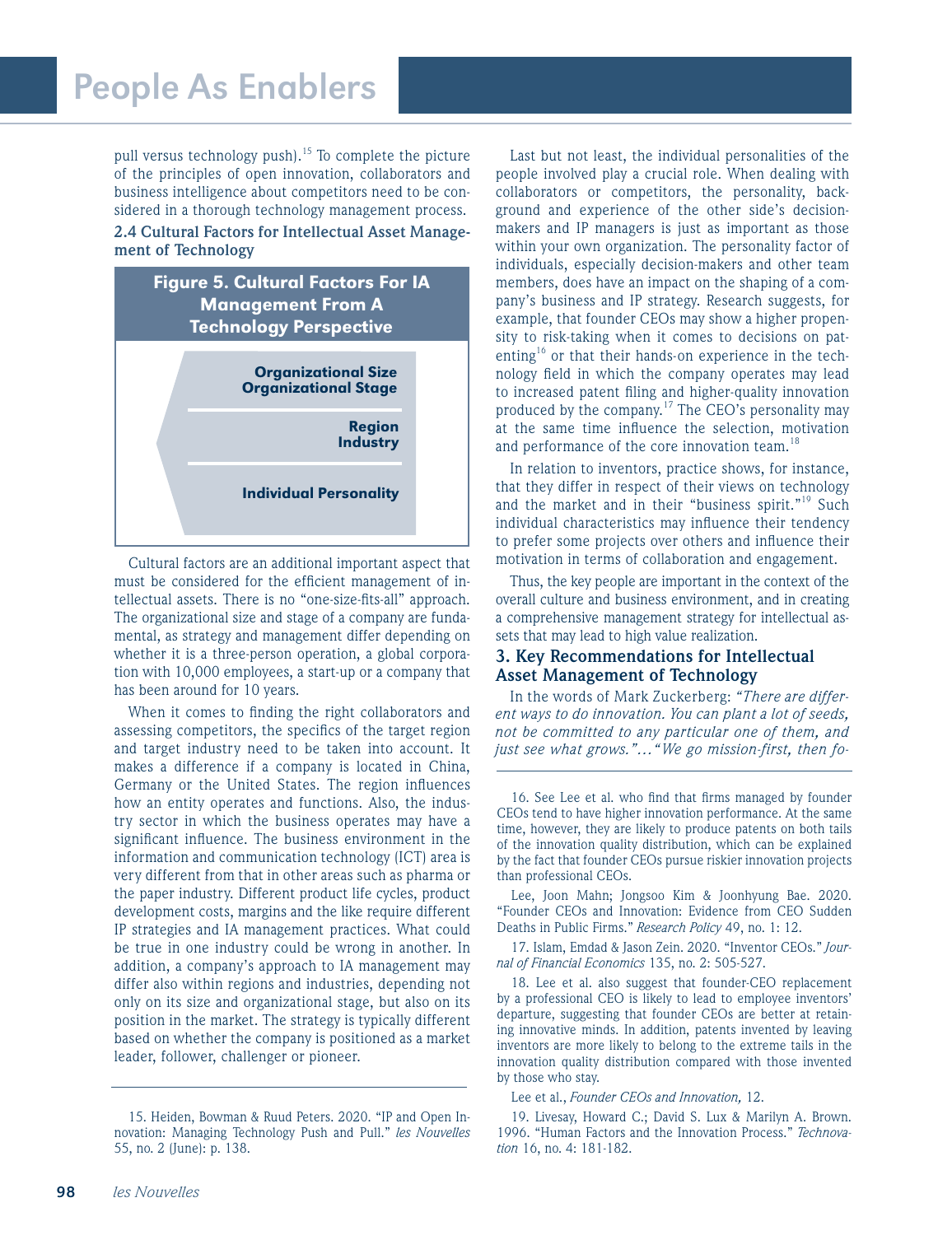#### *cus on the pieces we need and go deep on them and be committed to them."*<sup>20</sup>

A fundamental prerequisite in any approach is the alignment of the IP strategy with the business strategy<sup>21</sup> and consequently aligning the operational IP management activities with the overall vision and direction taken. For that, it is crucial that the views and roles of decision-makers and IP managers support and complement each other to achieve success in an integrated, business-driven IP environment.

#### **3.1 Phase 1: Creation**

| <b>Key Recommendations For Creation</b>           |
|---------------------------------------------------|
| <b>Employ a Pro-Active IA Management Approach</b> |
| <b>Practice Open Innovation</b>                   |
| <b>Attract and Keep Talent</b>                    |
|                                                   |

#### A. Employ a Pro-active IA Management Approach

In the IA creation phase, management focus should be on creating an enabling environment that encourages individual and team performance, thereby enhancing creativity. This can be achieved by **employing a pro-active approach** aimed at supporting innovation activities and making sure they are going in the right direction.

When it comes to IA creation, R&D staff and inventors must be directed towards the fulfilment of the business's strategic objectives. This should be done by motivating and enabling them to deliver the right solutions. Therefore, **strategic thinkers need to be involved** to make sure that people are engaged, and resources invested in R&D efforts are constantly readjusted to focus on those projects that potentially create the highest value.

IP managers are responsible for **creating awareness**  among R&D staff to ensure that they understand the strategic focus as well as for regularly reminding them about it. When creating IP awareness, inventors need to be made aware of the importance of capturing value from IP and how that contributes to the performance of the business. These practices can significantly increase the number of inventors that contribute to the IP portfolio. In addition, R&D staff need to be given support in the form of appropriate **training, tools and processes**, as this will contribute to activating the individual potential that will advance the innovation output of the company as a whole.

One way that IP managers can enhance innovative-

ness is to regularly examine R&D outputs with the aim of identifying new opportunities for their use. It is often the case that an invention is created as a sideproduct of another one, or that a potentially valuable discovery is overlooked. In-house technology sourcing is a way of identifying such cases and assessing whether they could be useful for the company's own use or out-licensed to other entities.<sup>22</sup> Responsibility for **detecting undisclosed inventions** lies with both IP managers and R&D departments. It should be made clear to inventors that their duty is to submit information about the existence of any such potentially valuable inventions to their IP professionals. IP managers' crucial role then is to create an enabling environment by raising awareness among the R&D departments, putting in place tools and processes to encourage inventors to do so, and providing guidance on how to proceed in each case. In addition, as a safeguard against avoiding missed opportunities, IP professionals involved must proactively seek any undiscovered inventions in the pool of R&D results. Attention should also be paid to tools created within the company (such as software or other instruments developed with the primary goal of using them in-house), as companies often overlook the value they could potentially create if they were brought to the market.

#### B. Practice Open Innovation

Companies should also consider **engaging external collaborators** as a means of increasing efficiency in IP creation. Collaborative R&D with other SMEs or research organizations as part of an **open innovation approach** can contribute to innovativeness by creating synergies to speed up time to market. Inlicensing and out-licensing can be used to diversify the portfolio instead of focusing on internal R&D capacities only. It is in a company's interest to develop a whole "toolbox" where different technology sources complement each other.

To obtain the best possible results from external collaborations and to maximize efficiency, the **expectations of all involved must be clearly communicated**  and their motivations aligned (see Figure 6). Only by doing this can companies mitigate the risk of failure due to misalignment of the individual objectives of the actors involved.

The challenge that many SMEs face when engaging with collaborators is to establish the contractual basis for cooperation. Exact terms must be agreed upon before the start to avoid future disputes regarding the rights to inventions. However, especially for smaller companies with limited experience and resources, this may represent a significant barrier to entering into collaboration agreements. Companies facing these difficulties can make use of a range of recommendations

<sup>20.</sup> McCracken, Harry. 2015. "Inside Mark Zuckerberg's Bold Plan for the Future of Facebook." *Fast Company*. Accessed 16.03.2020. *fastcompany.com/3052885/mark-zuckerberg-facebook.*

<sup>21.</sup> Germeraad, Paul; Suzanne Harrison & Carl Lucas. 2003. "IP Tactics in Support of the Business Strategy." *les Nouvelles* 38, no. 3 (September): 120-121.

<sup>22.</sup> European Patent Office. 2016. "IP Teaching Kit: IP Management." P. 14-17. Accessed 16.03.2020. *epo.org/teaching-kit.*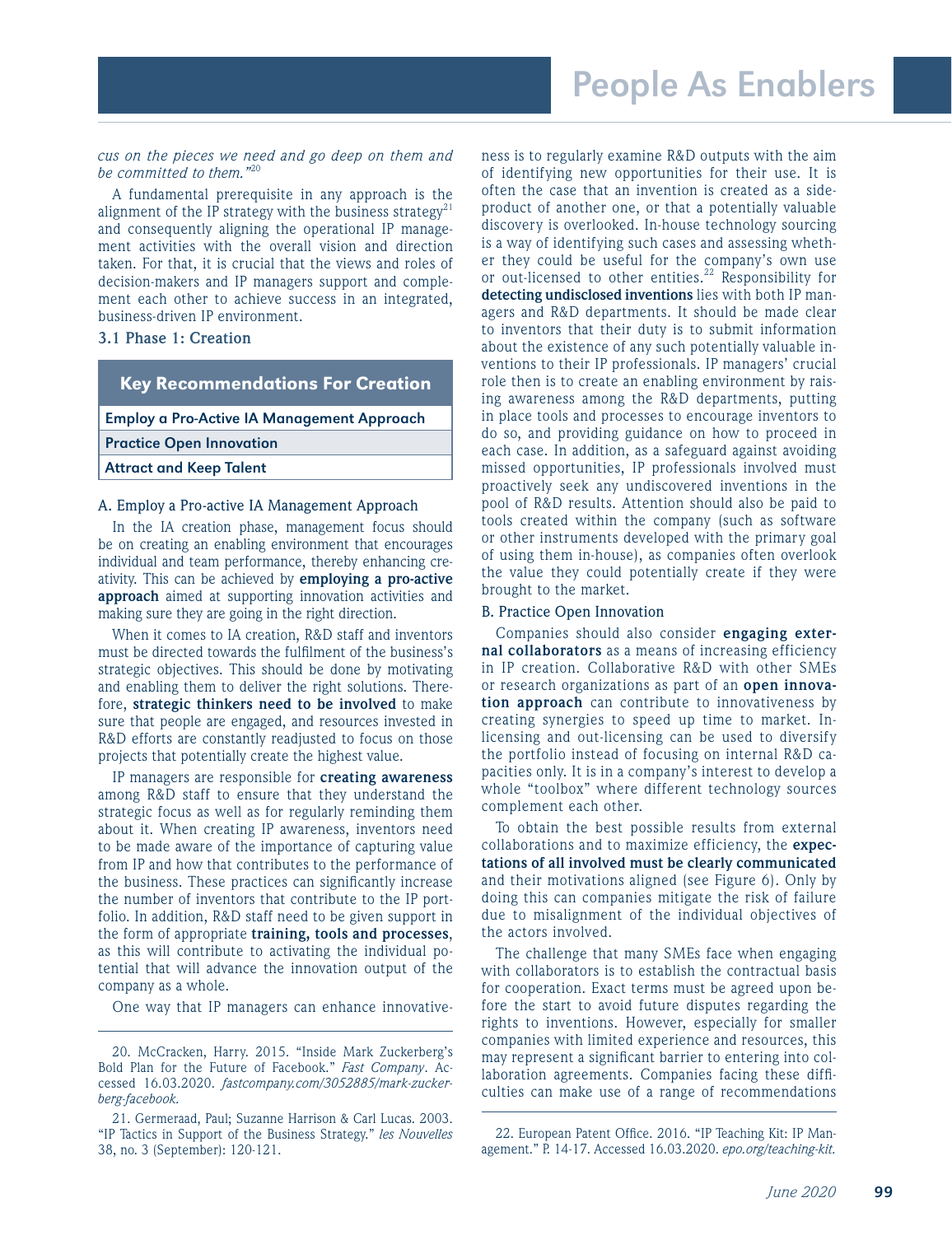Figure 6. Collaborative Agreements



and guidelines, such as the WIPO review about free model contracts.<sup>23</sup>

#### C. Attract and Keep Talent

To build a solid basis for innovation activity, decisionmakers and IP managers should work together on **attracting talented individuals** that are able to deliver results. Jointly they can create an environment that **motivates prolific inventors to stay** and further advance within the company. The individual personalities and motivations of the core innovation team members should be taken into account by managers and decision-makers alike, as commercial success typically requires a certain degree of overlap between the business objective and the inventor's own creativity and perception of success. As a consequence, R&D resources should be directed preferably to inventor teams and individuals, ensuring that their motivation is in line with the business strategy and thus have the highest potential to contribute to value creation (bottom-up approach). In addition, incentives should be designed to support **aligning inventor motivation with business and IP strategy** (top-down approach).

The role of motivation is two-fold. Sound motivation not only makes people stay with a company, thus preventing the loss of valuable know-how. It also contributes to innovative performance. $^{24}$  A common way of enhancing motivation is through financial rewards. When designing a system of incentives, attention should be paid to the kind of metrics used, as it could backfire if done in an unbalanced way. Generally speaking, it is regarded as positive to reward inventors (and in many legal systems it is a requirement to do so). It is not enough, however, for a reward system merely to be perceived as fair. Incentive systems that do not reward individual effort appropriately or do not take into account the value of the invention may

not have the desired effect.<sup>25</sup> Furthermore, metrics need to put quality before quantity in order to meet business needs (simply rewarding the number of patents filed is not enough).

A common situation in teams is that performance and motivation are hindered by a small number of individuals. Experience shows that there is a high statistical probability that in teams there will be 10 percent who are not fit for the job, $^{26}$  and whose repositioning would be beneficial for overall team performance. These individuals should be spotted as early as possible to understand the challenges of the team and whether they can be resolved. $27$  Some companies, especially larger ones, employ dedicated strategies to ensure that **only delivering individuals are on board**. Forced ranking is a rather controversial workforce planning approach, but some companies apply an interesting alternative under which employees are regularly offered the possibility to receive a lump sum payment to walk out the door.<sup>28</sup> In this way, unhappy employees are spotted more easily and encouraged to leave before they can transmit their frustration to other team members.

24. Zwick, Thomas; Katharina Frosch, Karin Hoisl & Dietmar Harhoff. 2015. "The Power of Individual-Level Drivers of Inventive Performance." ZEW—*Centre for European Economic Research*. Discussion Paper no. 15-080. P. 22-24. Accessed 16.03.2020. *doi.org/10.1016/j.respol.2016.10.007.*

25. See for example Giarratana et al. who suggest that wrong setting of financial incentives can lead to "false positives," *i.e,.* rewarding low-value inventions, which may cause some groups of inventors to withdraw from R&D projects and interaction with their peers.

Giarratana, Marco S; Myriam Mariani & Ingo Weller. 2018. "Rewards for Patents and Inventor Behaviors in Industrial Research and Development." *Academy of Management Journal* 61, no. 1: 285.

Financial incentives may also lead to motivation of inventors to focus on less explorative research: Onishi, Koichiro; Hideo Owan & Sadao Nagoka. 2017. "How do Inventors Respond to Financial Incentives?—Evidence from the 2001 Court Decision on Employee Inventions in Japan." P. 30. *Available at SSRN*. Accessed 16.03.2020. *dx.doi.org/10.2139/ssrn.3025512.*

26. See for example Craig, describing the known 20-70-10 rule, according to which on average about 20% of the team are high performers who focus on advancement, 70% perform decently and 10% are low performers who should move on: Craig, Randall M. 2008. Personal Balance Sheet: A Practical Career Planning Guide. Toronto: Knowledge to Action Press. P. 22.

27. Capretto, Lisa. 2017. "One Of The Biggest Mistakes A Manager Can Make, According To LinkedIn's CEO." *HuffPost*. Accessed 16.03.2020. *bit.ly/huffpost-one-of-the-biggest-mistakes.*

28. Semuels, Alana. 2018. "Why Amazon Pays Some Workers to Quit." *The Atlantic*. Accessed 16.03.2020. *theatlantic.com/ business/archive/2018/02/amazon-offer-pay-quit/553202/.*

<sup>23.</sup> WIPO. Bereuter, Thomas L.; David Jerolitsch & Peter G. Heimerl. 2016. "Models of Intellectual Property (IP) Related Contracts for Universities and Publically-Funded Research Institutions." P. 71. Accessed 30.03.2020. *wipo.int/meetings/en/ doc\_details.jsp?doc\_id=331856.*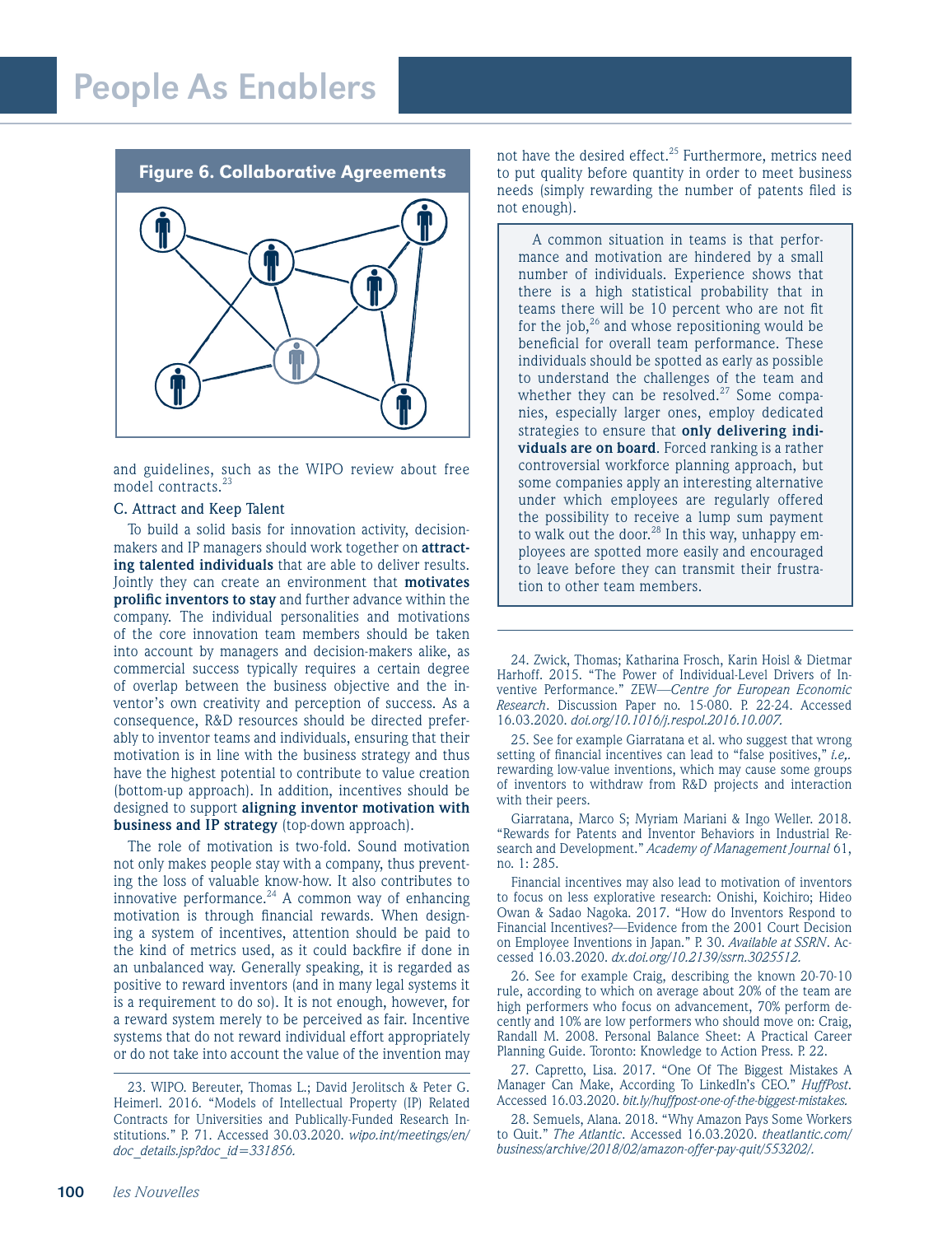Financial incentives for inventors need to go hand in hand with other kinds of enticements that focus on the intrinsic motivations of individuals and on enhancing cooperation within and between teams in order to contribute to knowledge diversity.<sup>29</sup> Inventors are typically not motivated by monetary rewards alone; other factors contribute to their performance, including recognition of their achievements, a "deserved" high level of autonomy and intellectual challenge.<sup>30</sup> Such motivational factors are often more important than the financial incentives. Therefore, initiatives elaborating more on **reward and recognition**, such as inventor days, innovation awards, dinner with the CEO or other forms of recognition of the achievements of inventors by senior management can help enhance intrinsic motivation.

**Empowerment** is a critical factor in motivation, summing up several factors mentioned, and is therefore a contributor to the performance of a company.31 As Steve Jobs said: *"It does not make sense to hire smart people to tell them what to do.*"<sup>32</sup> Once talent is attracted, management should focus on how to leverage their skills to convert their competencies into value for the company. This can be done through establishing a creative and collaborative environment, promoting initiative and engagement through a higher level of autonomy, delegating part of the decision-making authority to the people in charge and enhancing communication between upper- and lower-level management. An interesting example of fostering creativity by affording a larger degree of autonomy is the "20 Percent Project" policy made popular by Google, which allows employees to spend 20 percent of their time on projects and initiatives they think would most benefit the company.<sup>33</sup> This inclusive approach, when offered as an option to high achievers, might contribute to an even higher level of motivation, allow them to develop their full potential and create new opportunities for innovation. However, measures like this may not be sensible or feasible in a small company setting.

Lazaric & Raybaut also suggest that drastic changes to incentive systems entail a risk as they may not be fully absorbed by employees. The design of incentive systems should build upon the past experience and culture in the company.

30. Sauermann, Henry & Wesley M. Cohen. 2010. "What Makes Them Tick? Employee Motives and Firm Innovation." *Management Science* 56, no. 12 (December): 2149-2151.

#### **3.2 Phase 2: Management Assessment and Protection**

| <b>Key Recommendations For Management</b><br><b>Assessment And Protection</b> |
|-------------------------------------------------------------------------------|
| <b>Integrate Key Business Functions</b>                                       |
| <b>Implement Milestone-Based Management</b>                                   |
| <b>Align IP Strategy With Business Strategy</b>                               |
|                                                                               |

#### **A**. Integrate Key Business Functions

In most companies, the R&D, business and IP legal departments are separated from each other without proper alignment. IP management duties are often the responsibility of the in-house legal department, largely working in separation from the other departments, thereby creating silos (see Figure 7). In smaller entities, external IP lawyers often take on that role. Due to cost optimization by small businesses, they are usually not well connected to the whole strategy of the business, which leads to a similar situation of misalignment. In general, lawyers are by definition more focused on managing risks than managing value creation.

Semi-aligned companies have integrated the R&D department with business and IP, but the IP department is still not properly integrated with the business unit.

In contrast, technology-driven companies close that last gap, bringing together all relevant actors from the business, marketing, technical, R&D and IP departments. This *top-down* integrative approach with intentional overlapping responsibilities is important for achieving unambiguous business goals (see Figure 7) as it secures an internal organization that supports informed decision-making in each phase of the IA management process. Therefore, for efficient IA management, **all key business functions need to be integrated** in order to get all the information required to make good decisions under the leadership of decision-makers. This integration has to happen not only within the company's internal team, but also with the advisors and collaborators who play an important role during this phase (see also section 2.3). Since this is about teamwork within an organization and outside, cultural factors are crucial, especially if collaborators are located in different geographic regions.

31. Birdi, Kamal et al. "The Impact of Human Resource and Operational Management Practices on Company Productivity: A Longitudinal Study." *Personnel Psychology* 61, no. 3: 490-492.

32. Schwantes, Marcel. 2017. "Steve Jobs Once Gave Some Brilliant Management Advice on Hiring top People. Here It Is in 2 Sentences." *Inc.* Accessed 16.03.2020. *bit.ly/inc-com\_steve-jobs.*

33. Robinson, Adam. 2018. "Want to Boost Your Bottom Line? Encourage Your Employees to Work on Side Projects." *Inc.* Accessed 30.03.2020. *bit.ly/inc-com\_google-20.*

Several other large tech companies have implemented their own versions of "20% time," including 3M, Philips, Facebook, LinkedIn and Apple.

<sup>29.</sup> Lazaric, Nathalie & Alain Raybaut. 2014. "Do Incentive Systems Spur Work Motivations of Inventors in High-Tech Firms: A Group-Based Perspective." *Journal of Evolutionary Economics* 24, no. 1 (January): 135-157.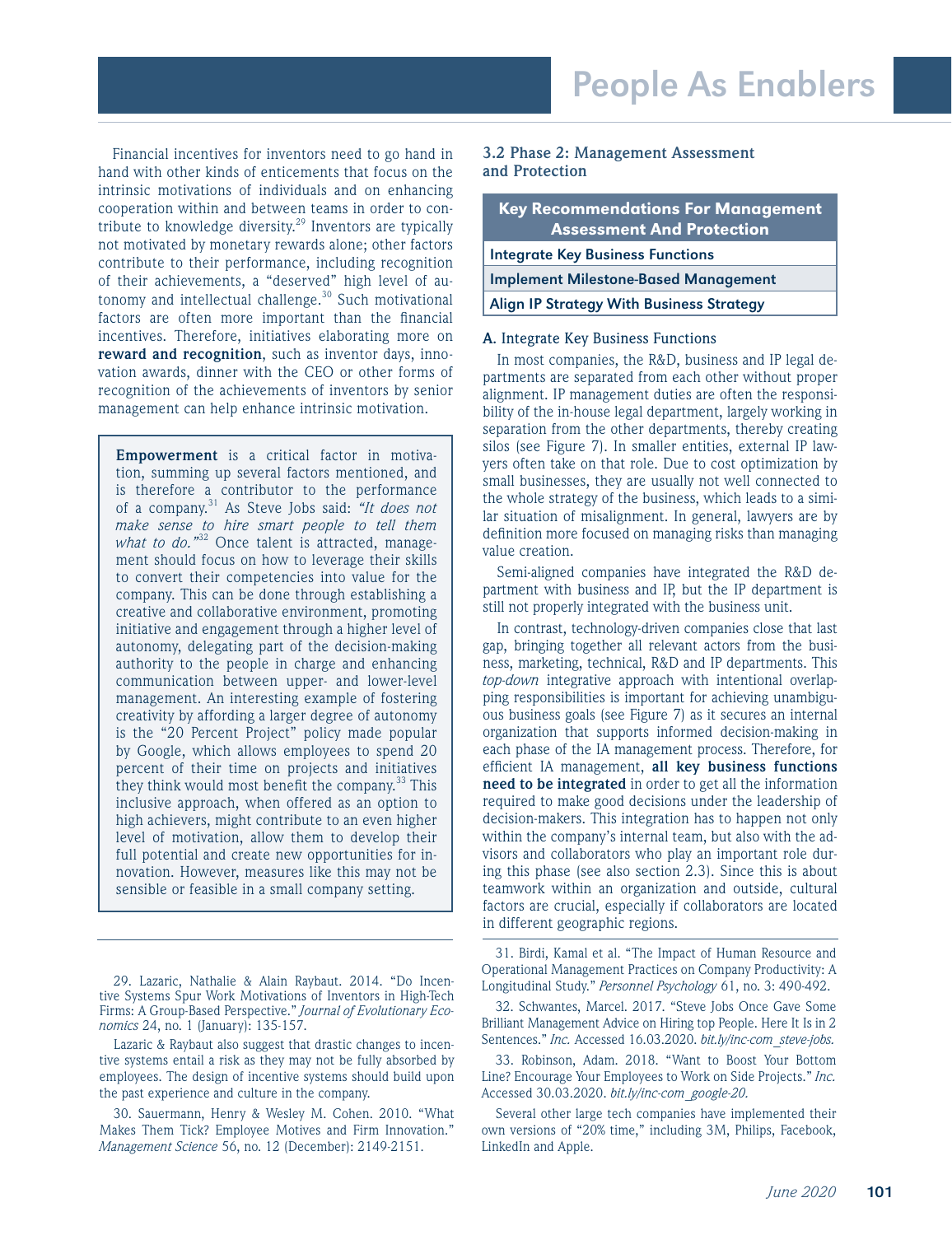

#### B. Implement Milestone-based Management

Managers should keep in mind that it is a long way from creating technology to getting IP protection and finally realizing value. However, the **milestones**—priority filing, lapse of the priority year, lapse of 30/31-month period for internationalization, and so on—are generally quite clearly defined by the patent system. These milestones must be recognized and the invention thoroughly assessed at each transition point to ensure that funds are invested in the right projects and the expected return on investment is materialized. Decision-makers<sup>34</sup> overseeing the available financial resources must insist on these **assessments**, although the actual work is usually carried out by IP managers. A typical assessment usually consists of about 40 questions in five main areas: (i) technology, (ii) legal, (iii) market, (iv) finance and (v) strategic fit.<sup>35</sup> When a product is developed, experience shows that the same set of questions must be asked about 15-20 times on average in an iterative process until the products or services are put on the market or a strategic transaction is entered into.<sup>36</sup>

Since the questions relate to different fields (see Figure 8), the relevant information is typically held by different individuals and departments. To make sure that the questions are properly answered, IP managers should adopt a cooperative approach in order to involve the relevant actors in all five areas, brief them upfront, and **collect their input** before each assessment. This will also increase their commitment and buy-in to the outcomes of the assessment. IP managers should also **document and keep a record of past assessments**, adding new relevant information at each milestone. In addition, the information should be structured in a standardized way and stored in a shared system that allows other IP professionals to access it anytime. This practice ensures that with every repetition of the assessment potential, stop-or-go decisions will be based on more complete and reliable information and will contribute to informed decision-making on further investments in the technology, the scope of

the legal protection and ultimately the selection of relevant markets and partners.

When selecting the countries where IP protection is to be sought, consideration is typically given to the characteristics of the market (especially its size), location of main competitors, options for enforcement in the different countries and, recently to a lesser extent, location of production facilities. As a rule of thumb, companies aim to select the 20 percent of the countries that cover 80 percent of the market (applying the 80/20 rule, commonly used in business resource allocation decisions).

It is also recommended to put in place practices that allow management to **learn from past experiences** and establish a system with continuous improvement. This has already been recognized and applied in many businesses as the backbone of any Total Quality Management initiative. For example, when assessing invention disclosures prior to filing, the inventor should receive feedback to enable them to understand the reasons why their invention was rejected/accepted for IP protection and further commercialization. One useful practice is to document all assessments at the different stages and



<sup>34.</sup> If there is good alignment and interaction between the business and the IP department, an IP manager can also be held responsible for that.

<sup>35.</sup> See the qualitative assessment part of the IPscore tool: European Patent Office. n.d. "IPscore." Last updated 18.07.2018. Accessed 16.03.2020. *epo.org/ipscore.*

<sup>36.</sup> See also the stage-gate model described in Hackl, Christian & Sandrine Guillermin. 2020. "Role of IP in the Stage-Gate Model." *les Nouvelles* 55, no. 2 (June): p. 143.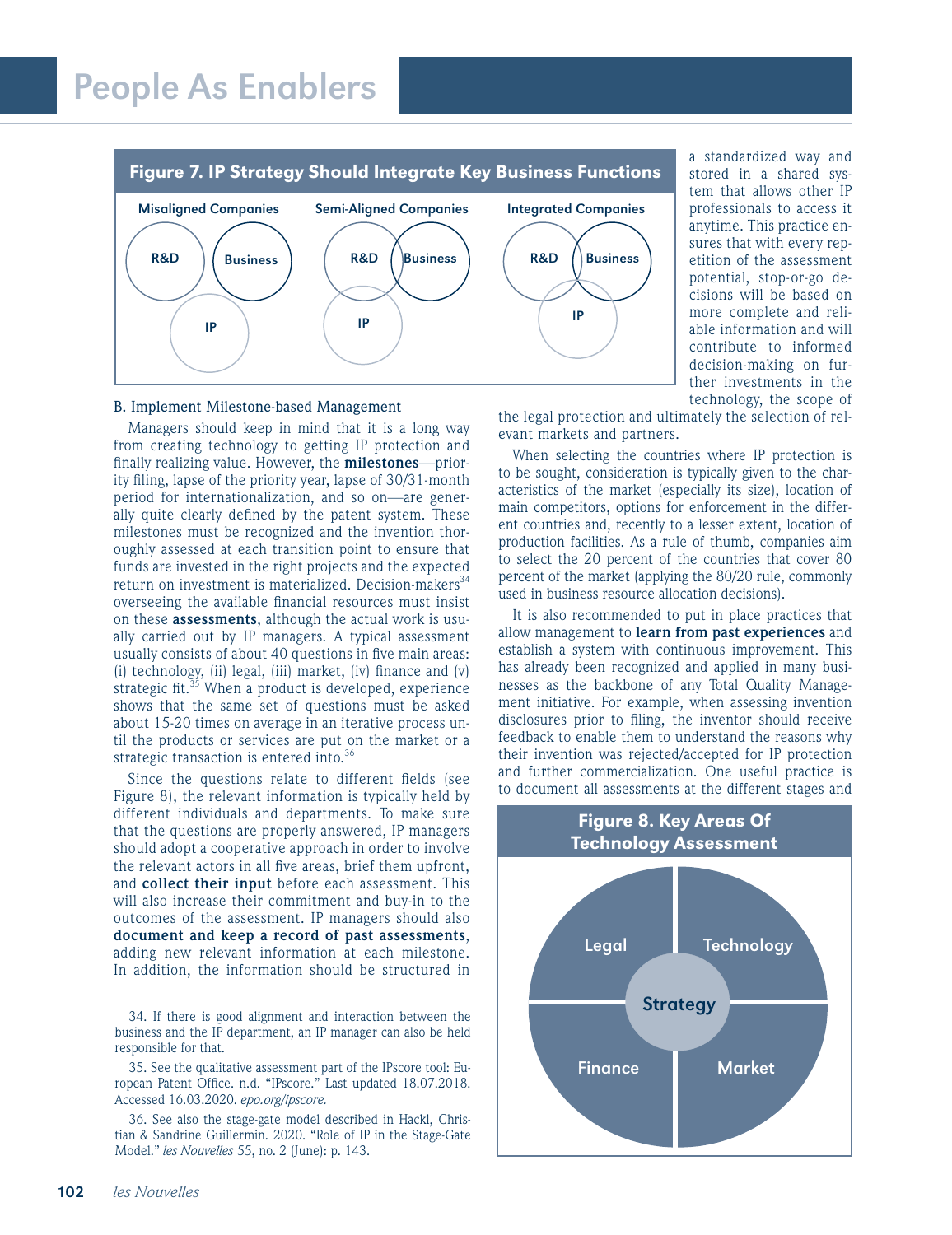then review them after a reasonable period of time to reflect on whether the decision to proceed with the invention was the right one. This could be expanded to a longterm feedback loop aimed at revision of the IP portfolio and comparing it against the actual value created. Such practices also allow companies to spot the advancement options for future assessments and continuously improve internal decision-making to learn from both successes and failures.

When seeking protection for technology, companies should also consider **using IP bundles** that allow them to protect different aspects of their products or services by different, complementary IP forms over and above patents. These may include trade secrets, designs and copyrights in particular. Even in patent-intensive industries, trade secrets are often an effective way to protect process innovations in cases where infringement detection or patent enforcement might be a challenge, for example. $37$ As a consequence, IP managers are also responsible for putting in place internal processes to ensure that every effort is made to keep trade secrets secret, and that all requirements to successfully take legal action against misappropriation of their trade secrets are met.

#### C. Align IP Strategy with Business Strategy

Where there are no adequate selection processes, IP protection and overall IP management can become costly. Managers should therefore avoid seeing IP as an expensive form of insurance and instead invest in technologies and IP protection within the framework of an IP strategy that supports business strategy in a clearly defined way. While in many companies the IP portfolio is created first and then the decision-makers start to think about how to actually make use of it, the proactive approach would be the exact opposite: **define the business strategy first and then align the IP strategy accordingly**, with the clearly defined purpose of creating technologies and seeking IP protection. In formulating the business strategy, input from the IP managers about the IP position of their company in relative comparison to their competitors is essential, as well as other relevant IP-related information.

Both business and IP strategies must be clearly communicated to all involved in their implementation to make sure that everyone is heading in the same direction. To achieve that, the **IP strategy must be translated into operational plans with clearly defined targets** for everyone involved in the process. The plans should be agreed upon with the relevant business units, and acknowledged and deployed **throughout the business,**  **R&D and IP departments**. If orchestrated in this way, each team will understand where to focus their efforts and how to avoid spending time on technologies and IP that are ultimately not put forward. In addition, by analogy to what has been said about inventors in section 3.1, individual **incentives** must be based on the same aim: only those efforts that are **in line with IP strategy and corresponding operational plans** should be rewarded.

#### **3.3 Phase 3: Strategic Transactions and Value Creation**

## Key Recommendations For Strategic Transactions And Value Creation

Ensure Management Continuity

Plan Ahead

#### Align Through Success-Related Incentives

#### A. Ensure Management Continuity

Decision-makers must ensure **management continuity** throughout all the phases of a strategic transaction (see Figure 9). The development phase includes the creation and management phase from an IA management perspective (see Figure 3), and the transaction phase of IA management is split here into the actual transaction phase and the implementation phase.

IA do not just appear; they need to be developed by a dedicated team. This initial **development phase** generally provides the highest value for a transaction. It takes years of dedicated work by the R&D team together with IP managers to provide the foundation for a successful strategic transaction. Since from a transaction perspective the development phase includes the creation, assessment and protection phases (see Figure 3), the internal team and IP managers are the main drivers of value generation, often in collaboration with other entities such as co-development or in-licensing partners. Ideally, **customers and competitors should always be considered** when developing IA for strategic transactions in order to gain a sound understanding of the market.

When a strategic transaction enters the actual **transaction phase**, contracts are negotiated. Depending on the type of transaction, the number of parties involved and potential options, this can be a lengthy process. An alliance for example with one potential party might be able to be negotiated in a matter of weeks. On the other hand, the divestment of an entire company (also known as an "exit") with several parties targeted and extensive

37. EU Observatory on Infringement of IP Rights. 2017. "Protecting Innovation Through Trade Secrets and Patents: Determination for European Union Firms." P. 48- 52. Accessed 16.03.2020. *euipo. europa.eu/ohimportal/en/web/observatory/observatory-publications.*

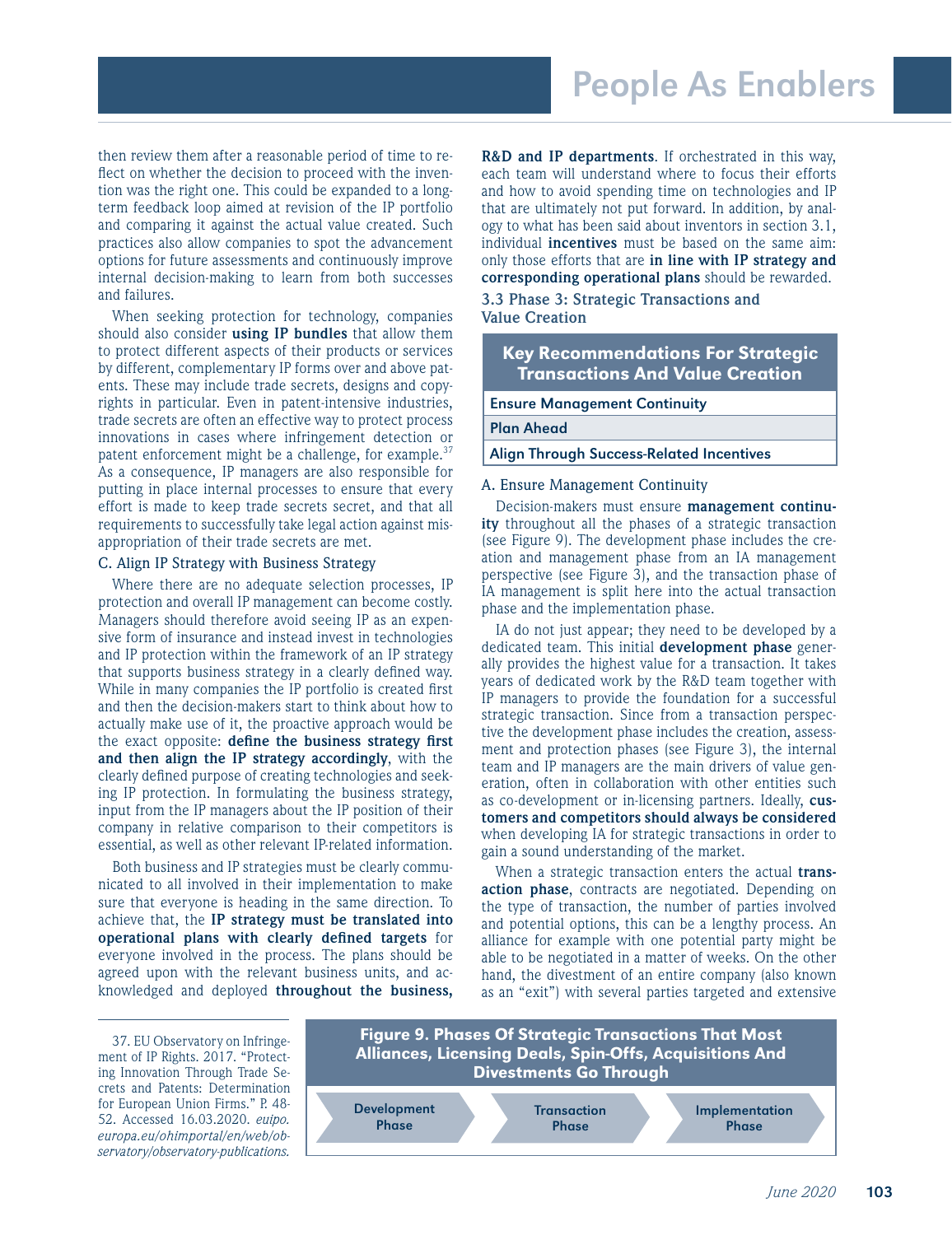due diligence periods might take many months. During the transaction phase, it is vital to **engage internal and/ or external advisors**, especially IP professionals, lawyers and specialist advisors. Depending on the type of transaction, these might include, for example, business development consultants for alliance transactions, licensing specialists for licensing transactions, strategy consultants for spin-off transactions, and M&A (mergers and acquisitions) advisors for acquisitions and divestments. In this phase the foundation is laid to realize value later on. However, if contracts are poorly structured because they do not consider implementation hurdles, value already created is at risk.

Once the contracts have been signed, strategic transactions enter the final **implementation phase**, where both parties need to "live the deal." Most alliances, licensing deals, spin-offs, acquisitions and even divestments have the potential to create significant value during this phase, provided the implementation is prepared and managed well. The internal teams of both transaction parties play a key role here, as they will need to figure out a way to implement what was negotiated during the transaction phase. Engaging specialist advisors can provide a lot of value as well. Specialist advisors are similar to those engaged in the transaction phase (see previous paragraph); for acquisitions and divestments, however, M&A advisors are replaced by integration consultants.

As described above, there are many players from both inside and outside a company that are involved in the different phases of a strategic transaction. In many cases, their role is limited in time and ends with the termination of the phase concerned. For that reason, decision-makers need to make sure that there is management continuity throughout all phases, and that the ball is not dropped during the transition from one phase to the next. Ideally, companies should create a dedicated position within their organization that is in charge of growth with strategic transactions directly working under and with the CEO. This can be achieved through a dedicated business development position or an active board member. The main responsibility of this transaction driver is to keep a constant strategic oversight of each phase from development all the way to implementation.

#### B. Plan Ahead

Most strategic transactions underdeliver in business practice. One problem is that there is often no continuous strategic management throughout all phases (see 3.3.A.). Another issue is that transactions are often opportunitydriven and not based on solid strategic planning. Opportunities should not drive a business, but decision-makers should drive opportunities. Businesses should only enter into strategic transactions that support their core strategy. The business strategy may be adjusted, but only after a thorough evaluation of the mid- to long-term effects.

Although it is the right foundation, having a strategy and executing it accordingly is only one factor when it comes to transactions. Companies often fail to **plan ahead** of a strategic transaction. Planning should ideally

be part of the development phase, and definitely part of the transaction phase. What is essential is a thorough understanding of the other transaction party. As mentioned in 3.3.A above, the implementation phase is a high value generator for most strategic transactions. However, it is also the phase where things are most likely to go wrong. During the implementation phase, where two different organizations need to interact with each other, cultural factors (see section 2.4) play an important role. Both sides will have to learn how to deal with the "other side." Finally, for most transactions, at the end of the day, there will be a number of individual personalities on each side that, without any previous experience of each other, will now have to work together.

Only solid planning by team members on both sides before the deal is signed will prevent likely implementation problems. Advisors often get in the way of this since they are mostly focused on the task for which they were hired: the completion of the transaction phase. They are generally not hired to ensure success after the deal has been signed—it simply is not their job. Therefore, the strategic oversight needs to be under the control of the decision-makers, who should always have the whole picture in mind.

#### C. Align Through Success-Related Incentives

Generally speaking, if executed correctly, **successrelated incentives** can align both parties to a strategic transaction, allowing value to be realized during the important implementation phase. Negotiators should therefore be very careful about deal terms. A so-called "great deal" where the "other side" loses might actually turn into a loss for the "winning party." For example, a licensing deal that provides the licensor with an unusually high percentage of royalty payments might result in the licensee not being economically motivated to employ sufficient resources, since it would not create a sound payback for them. On the other hand, owners do not want to provide IA at deal terms that do not give them sufficient financial incentive to develop the next generation of products. Striking the right balance is actually not necessarily a negotiation but a partnering task and requires a thorough understanding of the business environment.

In addition, during deal negotiations in the transaction phase, advisors need to be made aware of cultural factors on the side of the transaction partner. Lawyers, for example, are often not informed about business decision factors as they relate to the implementation of a transaction, because the focus is on keeping legal costs down. However, **aligning your advisors with your business** is time and money spent wisely. They can only help if they are filled in on the whole business picture.

#### **4. Support for Businesses**

### Key Recommendations To Gain Support

Ensure Appropriate Training

Become Part Of The IP/Business Community

Share Best Practices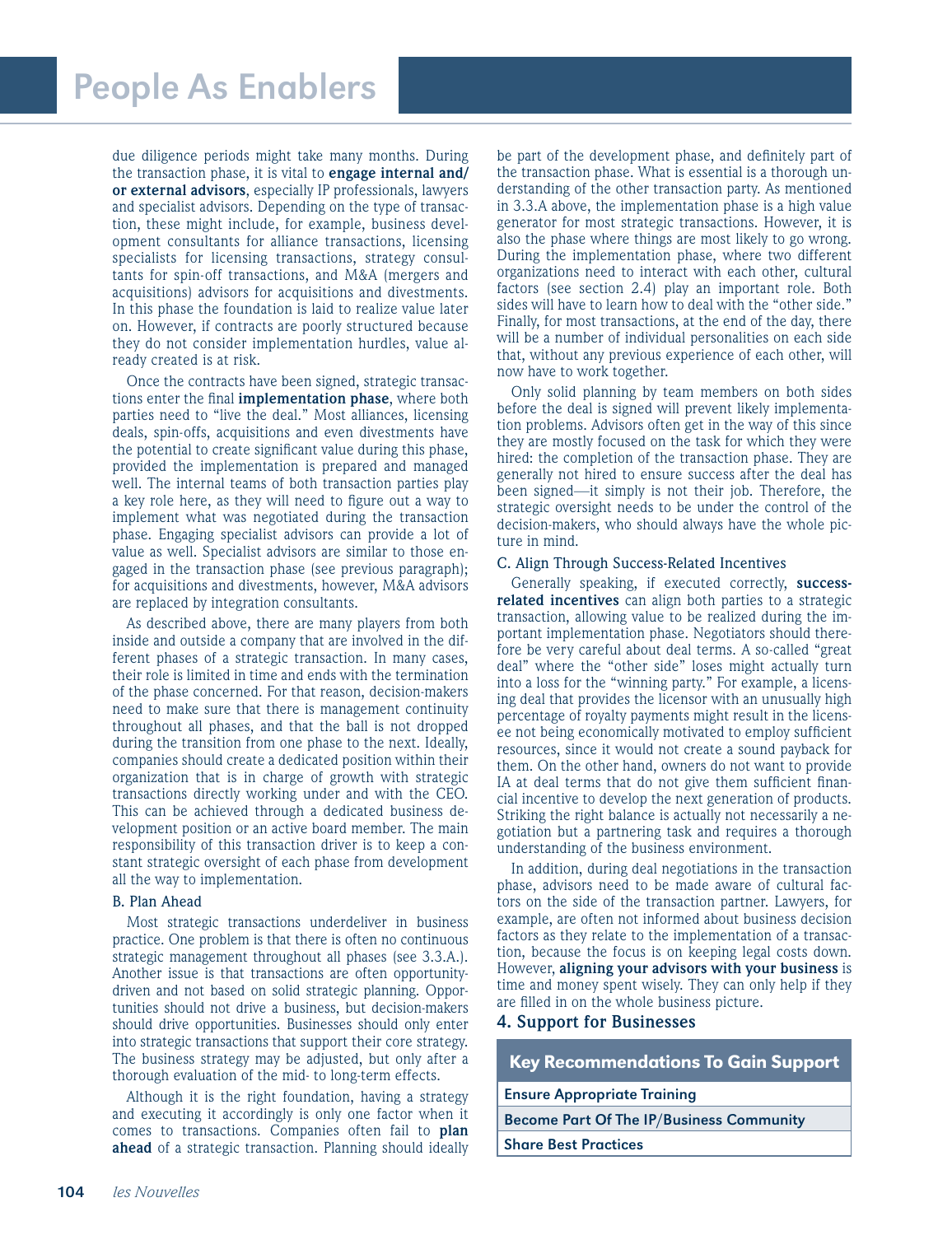During all phases of IA management, the level of IP knowledge of everyone involved is a crucial success factor. Not only the IP department, but all actors involved in the creation, management and commercialization of the technology must have a corresponding understanding of IP. The same is true for the transaction partners. All involved should "speak the same language," and this can only be achieved by **appropriate training**. There are many possibilities to enhance the skills of executives and R&D staff of SMEs as well as large enterprises. The European Patent Academy offers classroom and online training on IP strategy and IP management, including value creation/commercialization. The focus is on supporting partners acting as intermediaries, such as the national patent offices, the Licensing Executives Society and the IP Helpdesk, in the form of train-the-trainer activities, including the provision of training material free of charge. $38$ 

IP conferences are also an effective way of improving IP knowledge and skills, keeping track of the competitive environment, identifying business opportunities and finding business partners for collaborative research or IP commercialization. Data from a recent study by the European Patent Office (EPO) show that one of the challenges that SMEs face when commercializing their technology is the difficulty of finding the right business partner. Results indicate that, of the inventions held by SMEs in the study that have not been exploited to date, about 19 percent have not been exploited for lack of skills or contacts. Finding the right partner was identified by them as the biggest challenge for collaborative exploitation.<sup>39</sup> Attending conferences on intellectual property AND related

business aspects offers a great opportunity for IP managers and decision-makers to **become part of the community of IP business professionals**. 40

**Sharing best practices** is especially important for small companies and start-ups that might not have the necessary experience or resources to be able to rely on professional advice only. The EPO also provides support and guidance to SMEs in the form of training and publications on disseminating best practices and recommendations for IP management.<sup>41</sup>

### **5. Conclusion**

In order to maximize the value of a company's intellectual assets, the perspectives of decision-makers and IP managers must be aligned along an IA-driven business strategy. The decision-makers' strategic focus can provide guidance to IP managers, who in return provide support through their expertise and day-to-day IP management.

At the core of IA management are people who have the know-how and skills to make success happen. As shown in Figure 10, it is crucial that all relevant key players be involved in the process, starting with the core innovation team, and including advisors and, where appropriate, external players such as partners, customers and competitors. A company's value-creation strategy should take account of cultural factors: the size of the company, its current organizational stage, its location, the industry it is part of and the individual personalities of all involved.

The main success factors in IA management of technology can be summarized as follows:



**Alignment** throughout the company is a key enabler of success. The business strategy should always be the starting point that shapes the IP strategy. IP input into the process of formulating the business strategy is crucial. All of the key people the company has on board, whether they are internal or external, should share the same vision and pursue objectives that lead to the fulfilment of the business case through the realization of the IA strategy.

38. See services provided by the European Patent Academy: European Patent Office. n.d. "European Patent Academy." Last updated 02.11.2017. Accessed 16.03.2020. *epo.org/academy.*

39. European Patent Office. 2019. "Market success for inventions. Patent commercialization scoreboard: European SMEs." P. 31. Accessed 16.03.2020. *epo.org/scoreboard-smesl.*

40. Bereuter, Thomas; Yu Sarn Chiew, Juergen Graner & Ilja Rudyk. 2020. "The Making of the High-growth Technology Business Conference 2019: Re-engineering Conference Delivery to Maximize Impact". *les Nouvelles* 55, no. 2 (June): p. 169.

41. See for example: European Patent Office. Bereuter, Thomas; Yann Ménière & Ilja Rudyk (eds.), 2017. "Unlocking untapped value, EPO SME case studies on IP strategy and IP management." Accessed 16.03.2020. *epo.org/sme.*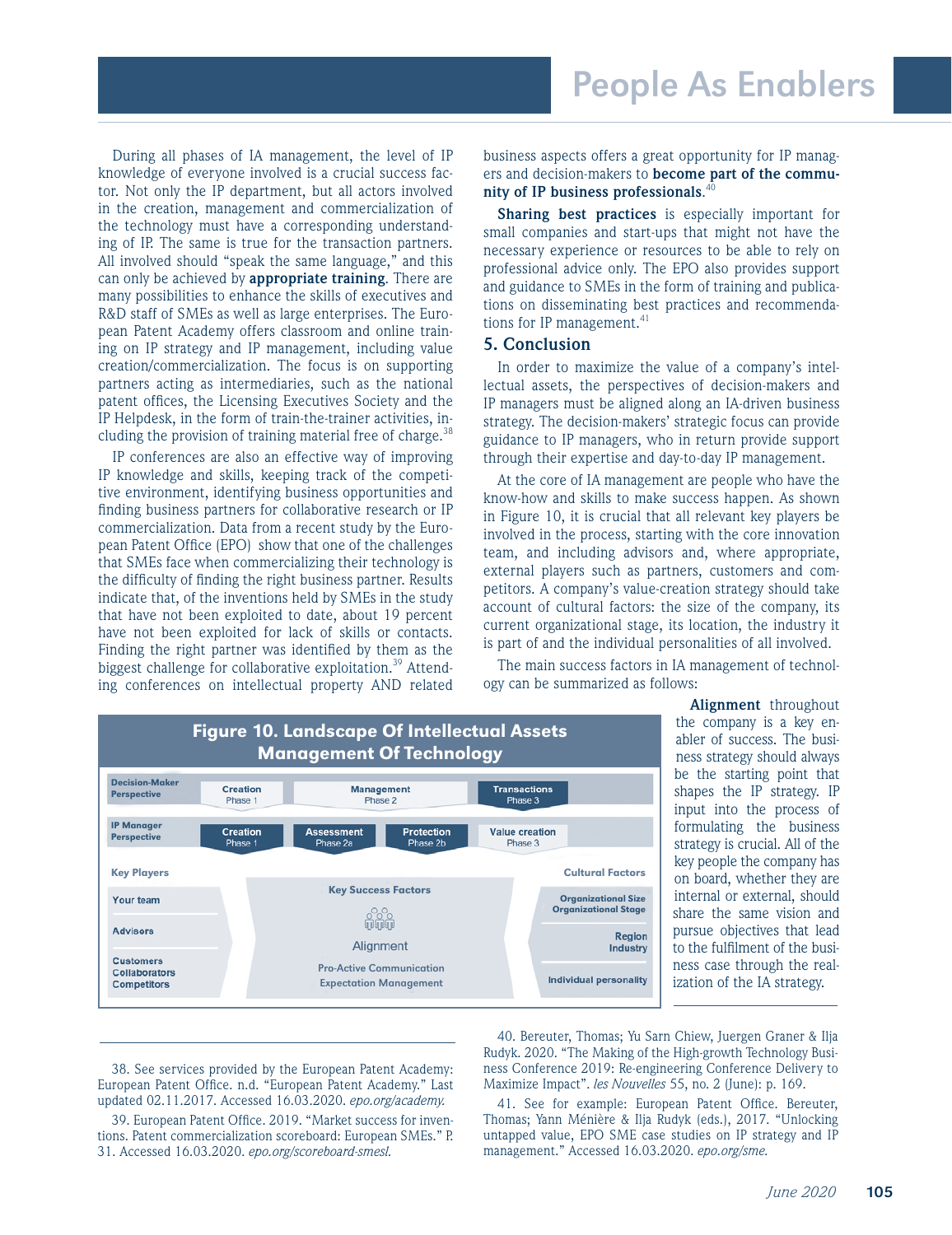Larger companies in particular may find it harder to achieve full alignment due to specialization and lack of cooperation between departments. Organizational structure should therefore integrate all key business functions in an efficient, IA-driven environment. In addition, IP managers should actively seek information from all relevant players to ensure informed decision-making. **Pro-active communication** within companies, with advisors and with potential strategic transaction partners should be encouraged. Regular exchanges within and between departments should be promoted, reminding all involved of the business case and where the company is heading.

The perception of success of each of the key players should be in line with the perception of success of the company. For that, continuous **expectation management**  taking account of the individual personality of all the stakeholders involved is key. This means, above all, that after engaging talented individuals and establishing win-win relationships with collaborators, managers should focus on setting the incentives in such a way that they allow the overlap between their individual motivations and the company's strategic goals to be enhanced.

IA are one of the main drivers of value within a company.42 But what decision-makers and IP managers should always keep in mind is that the key enablers of success with IA are the people involved.  $\blacksquare$ 

Available at Social Science Research Network (SSRN): *https://ssrn.com/abstract=3582079.*

**Disclaimer:** Any opinions expressed in this article are those of the authors and not necessarily those of the European Patent Office.

**Reference List:** The list is in alphabetical order.

Bereuter, Thomas; Yu Sarn Chiew, Juergen Graner & Ilja Rudyk. 2020. "The Making of the High-growth Technology Business Conference 2019: Re-engineering Conference Delivery to Maximize Impact." *les Nouvelles* 55, no. 2 (June): p. 169.

Birdi, Kamal; Chris Clegg, Malcolm Patterson, Andrew Robinson, Chris B. Stride, Toby D. Wall & Stephen J. Wood. 2008. "The Impact of Human Resource and Operational Management Practices on Company Productivity: A Longitudinal Study." *Personnel Psychology* 61, no. 3: 467-501.

Blomkvist, Katarina; Philip Kappen & Ivo Zander. 2014. "Superstar Inventors—Towards a People-Centric Perspective on the Geography of Technological Renewal in the Multinational Corporation." *Research Policy* 43, no. 4: 669-682.

Capretto, Lisa. 2017. "One Of The Biggest Mistakes A Manager Can Make, According To LinkedIn's CEO." *HuffPost*. Accessed 16.03.2020. *[bit.](http://bit.ly/huffpost-one-of-the-biggest-mistakes) [ly/huffpost-one-of-the-biggest-mistakes.](http://bit.ly/huffpost-one-of-the-biggest-mistakes)*

Craig, Randall M. 2008. Personal Balance Sheet: A Practical Career Planning Guide. Toronto: Knowledge to Action Press.

EU Observatory on Infringement of IP Rights. 2017. "Protecting Innovation Through Trade Secrets and Patents: Determination for European Union Firms." Accessed 16.03.2020. *[euipo.europa.eu/ohimportal/en/web/](http://euipo.europa.eu/ohimportal/en/web/observatory/observatory-publications) [observatory/observatory-publications](http://euipo.europa.eu/ohimportal/en/web/observatory/observatory-publications).*

European IPR Helpdesk. 2015. "Fact Sheet. IP Due Diligence: Assessing Value and Risks of Intangibles." Accessed 16.03.2020. *[iprhelpdesk.eu/Fact-Sheet-IP-Due-Diligence](http://iprhelpdesk.eu/Fact-Sheet-IP-Due-Diligence).*

European Patent Office. 2016. "IP Teaching Kit: IP Management." Accessed 16.03.2020. *[epo.org/teach](http://epo.org/teaching-kit)[ing-kit.](http://epo.org/teaching-kit)*

European Patent Office. Bereuter, Thomas; Yann Ménière & Ilja Rudyk (eds.), 2017. "Unlocking untapped value, EPO SME case studies on IP strategy and IP management." Accessed 16.03.2020. *[epo.org/sme.](http://epo.org/sme)*

European Patent Office. 2019. "Market success for inventions. Patent commercialization scoreboard: European SMEs." Accessed 16.03.2020.

*[epo.org/scoreboard-smesl](http://epo.org/scoreboard-smesl).*

European Patent Office. n.d. "European Patent Academy." Last updated 02.11.2017. Accessed 16.03.2020. *[epo.org/academy.](http://epo.org/academy)*

European Patent Office. n.d. "IPscore." Last updated 18.07.2018. Accessed 16.03.2020. *[epo.org/ipscore.](http://epo.org/ipscore)*

Gambardella, Alfonso; Dietmar Harhoff & Bart Verspagen. 2005. "The Value of Patents." Accessed 16.03.2020. *[zinc.zew.de/pub/zew-docs/veranstaltungen/inno\\_patent](http://zinc.zew.de/pub/zew-docs/veranstaltungen/inno_patenting_conf/GambardellaHarhoffVerspagen.pdf)[ing\\_conf/GambardellaHarhoffVerspagen.pdf.](http://zinc.zew.de/pub/zew-docs/veranstaltungen/inno_patenting_conf/GambardellaHarhoffVerspagen.pdf)*

Germeraad, Paul. 2017. "Chapter 8: Strategic IP Planning." Germeraad Group Inc. Accessed 16.03.2020. *[germeraadgroup.com/table-of-contents/](http://germeraadgroup.com/table-of-contents/).*

Germeraad, Paul; Suzanne Harrison & Carl Lucas. 2003. "IP Tactics in Support of the Business Strategy." *les Nouvelles* 38, no. 3 (September): 120-127.

Giarratana, Marco S; Myriam Mariani & Ingo Weller. 2018. "Rewards for Patents and Inventor Behaviors in Industrial Research and Development." *Academy of Management Journal* 61, no. 1: 263-292.

Gibson, David J. & Nicholas J. DeMarino. 2009. "A Best Practices for Developing, Expanding and Renewing Your Inventory of Licensable Technologies." *les Nouvelles* 44, no. 1 (March): 18-20.

Graner, Juergen. 2020. "Transactions Powered by Intellectual Assets: A Decision-Maker's Perspective." *les Nouvelles* 55, no. 2 (June): p. 108.

Gwyne, Peter. 2013. "Why companies need inventors, not just their ideas." QUARTZ. Accessed 16.03.2020. *[qz.com/84340/why-companies-need-inventors-not-just](http://qz.com/84340/why-companies-need-inventors-not-just-their-ideas/)[their-ideas/.](http://qz.com/84340/why-companies-need-inventors-not-just-their-ideas/)*

Hackl, Christian & Sandrine Guillermin. 2020. "Role of IP in the Stage-Gate Model." *les Nouvelles* 55, no. 2 (June): p. 143.

<sup>42.</sup> The IA management landscape would not be complete without reference to brands as a key factor in market success and operational excellence. (See also Graner, Juergen. 2020. "Transactions Powered by Intellectual Assets: A Decision-Maker's Perspective." *les Nouvelles* 55, no. 2 (June): p. 108.)